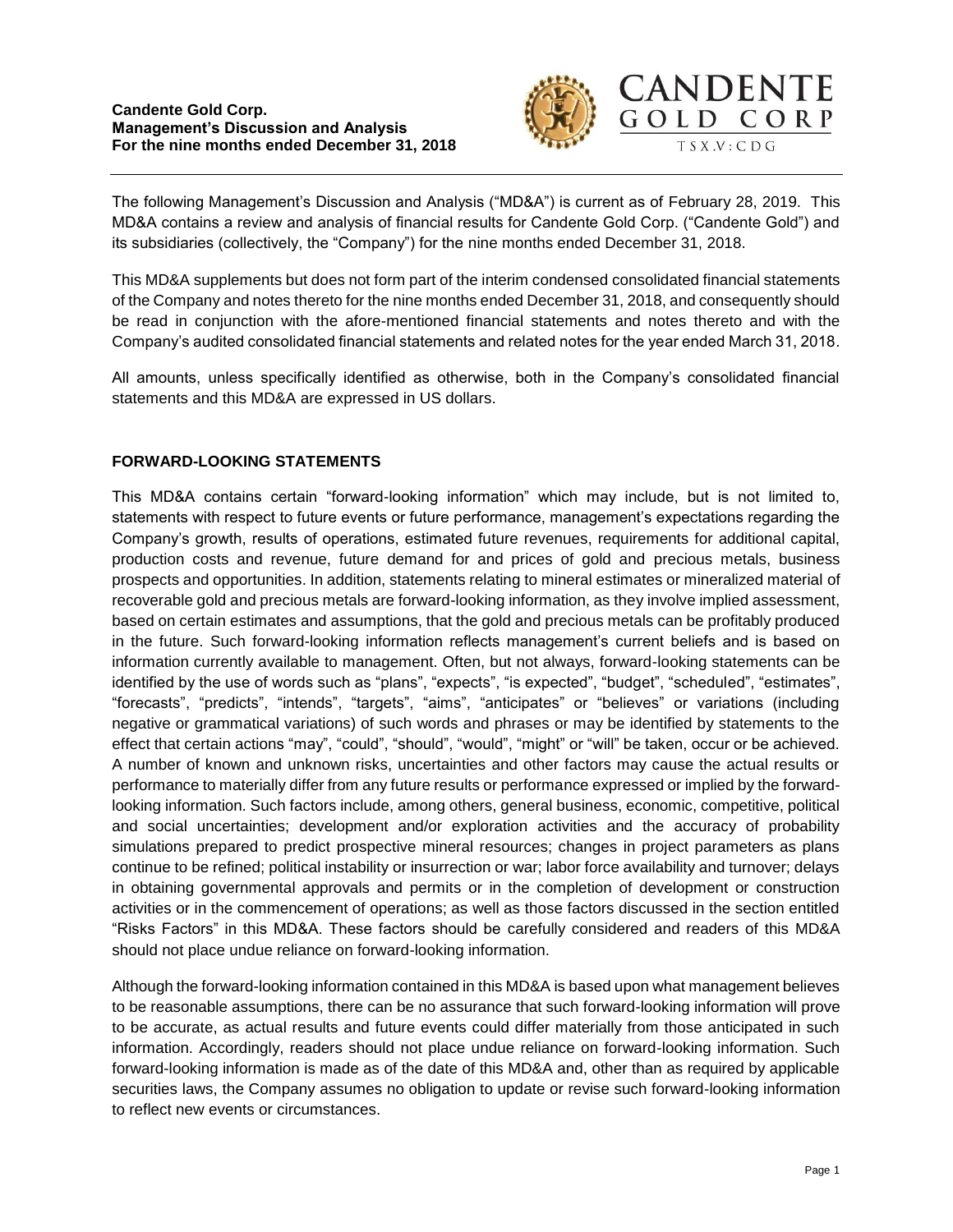

# **USE OF NON-GAAP MEASURES**

In this document, we refer to terms that do not have any standardized meaning prescribed by International Financial Reporting Standards ("IFRS"). Usage of these terms may vary from the usage adapted by other companies and cannot be reconciled to comparable terms in the issuer's interim condensed consolidated financial statements for the nine months ended December 31, 2018.

In this document and in the Company's consolidated financial statements, unless otherwise noted, all financial data is prepared in accordance with IFRS.

## **BUSINESS OVERVIEW**

The Company is principally engaged in the exploration and development of mineral properties in Mexico and Peru. The Company is in the exploration stage as its properties have not yet reached commercial production and none of its properties is beyond the preliminary exploration stage. All work presently planned by the Company is directed at defining mineralization and increasing understanding of the characteristics of, and economics of, that mineralization.

The Company's principal asset is the El Oro gold-silver property located in the states of Mexico and Michoacan, Mexico (the "El Oro Property" or the "Property"). As of the date of this MD&A, the Company holds a 100% interest in the El Oro Property.

Matters in prior periods related to the ongoing development of the various projects have been disclosed in previous MD&A's filed on SEDAR.

## **Mexico**

## El Oro Property

The Company's principal asset is the El Oro gold-silver property located in the states of Mexico and Michoacan, Mexico ("El Oro Property"). As of the date of this MD&A, the Company now holds a 100% interest in the El Oro Property, having purchased in January 2017 the remaining 30% from a wholly-owned subsidiary of Goldcorp Inc. Management has been reviewing all previous exploration results on the project and re-focusing targets for future exploration. One key area is the border zone of the historical Esperanza and Mexico Mines where several high-grade gold-silver intersections in several veins and structures were intersected by previous drilling by the Company. Since this area was drilled, a structural study identified northeasterly controls to high grades, which fits the nature of this mineralized zone. Future drilling will target this border area as well as 31 other recently identified exploration targets. In addition to the El Oro Property, the Company has the right to process tailings left from pre-1930s milling of ores from the Mexico mine on the San Rafael vein in the El Oro District ("Tailings Project"). The Company has been evaluating the potential for the historic tailings to generate near-term cash flow. The Mexico Mine Tailings have had extensive historic and recent assessments including drill testing and metallurgical test work. In addition to the Mexico Mine Tailings, the Company has a right of first refusal to also process three other tailings deposits. All four tailings deposits lie within the town of El Oro and are adjacent to existing road access, power and water services.

Studies by the Company have determined that the Mexico Mine Tailings contain an Inferred Resource\* of 1,267,400 tonnes grading 2.94 Au g/t, 75.12 Ag g/t containing 119,900 ounces of gold and 3,061,200 ounces of silver.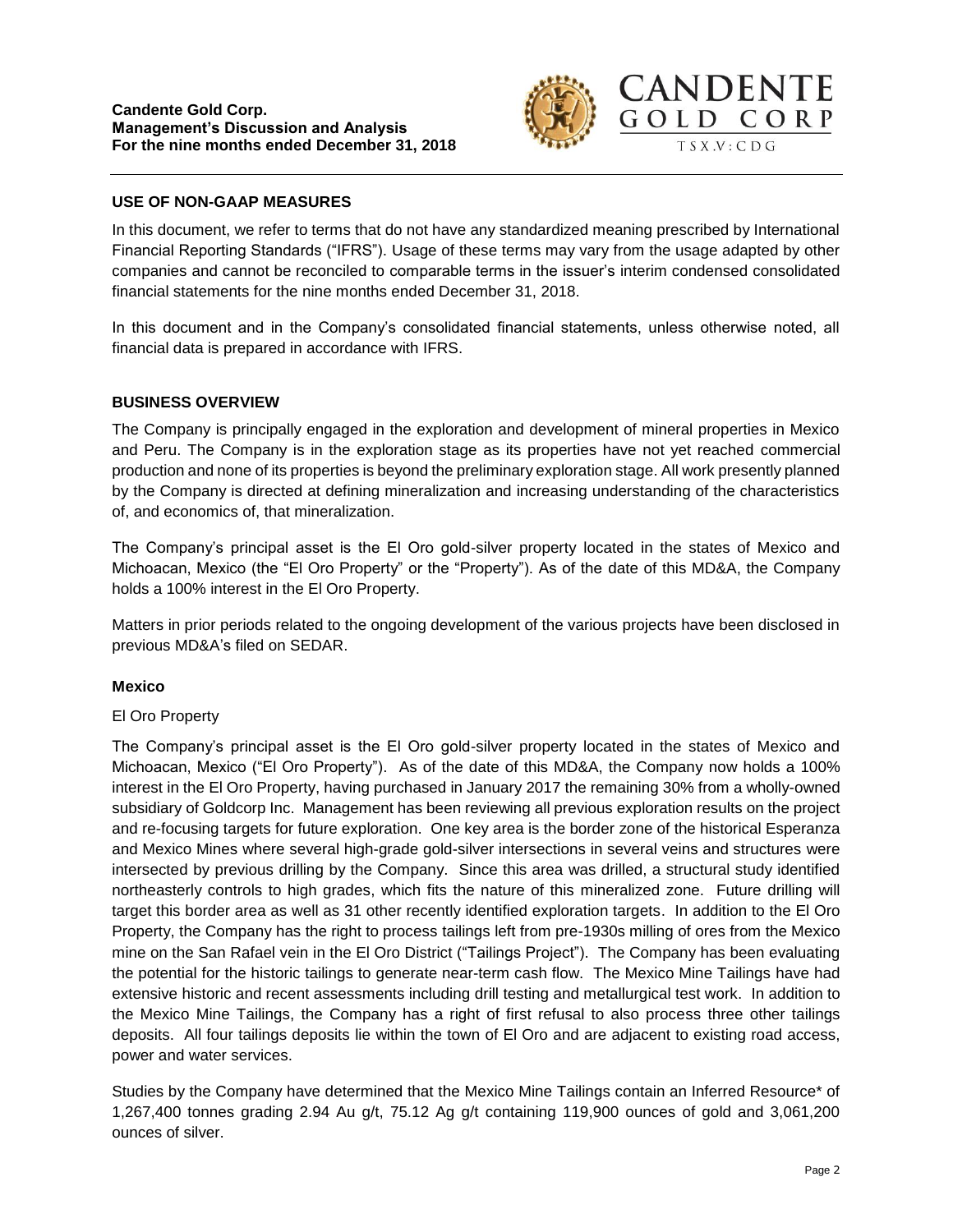#### **Candente Gold Corp. Management's Discussion and Analysis For the nine months ended December 31, 2018**



In September 2017, the Company entered into a revised agreement with the Municipality of El Oro ("Municipality") for the access and processing rights to the tailings deposits. The agreement now provides the Company with the right to recover all available gold and silver from the tailings deposit and pay to the Municipality an 8% Net Profits Interest ("NPI"). The Company is also entitled to retain the first \$1,500,000 of the 8% NPI payable to the Municipality. This agreement was resigned by the incoming Municipal Board in January 2019.

On March 8, 2016, the Company entered into an agreement with Sun River Gold Crop. ("SRG" or "Sun River") to grant SRG the right and option to earn a 51% interest in the Company's tailings project in El Oro Mexico. On November 9, 2018, the 2016 Agreement was superseded by a new Letter of Intent ("LOI") granting SRG the right and option to further test and, if proven economic, develop and operate the Company's tailings project in El Oro Mexico (the "Tailings Project"), through an indirect ownership of Candente Gold´s Mexican subsidiary, CCM EL Oro Jales, S.A. de C.V. ("CCM El Oro Jales"), according to the agreement CCM EL Oro Jales executed with the Municipality of El Oro.

The LOI was superseded by a definitive agreement signed in November 2018. In order to exercise the option, Sun River is required to make staged payments totaling US\$300,000, over a period of fifteen months. bring the mine tailings properties into commercial production within 36 months of the effective date of the option agreement; and grant to the Company a 10% of net profits ("NPI") life of mine royalty on production from the properties. Upon the date of signing of the LOI US\$170,000 was received and an additional \$130,000 was received February 6, 2019. The definitive agreement also allows SRG to reduce the NPI payable to the Company to 5% by paying an additional US\$200,000 in increments of \$50,000 at the end of each quarter, commencing 18 months from the date of the LOI. Upon making the totality of the staged payments and, if commercial production has been achieved on time, Sun River will indirectly acquire a 100% interest in CCM El Oro Jales.

Sun River will also be responsible for the obligation to pay an additional 8% NPI to the Municipality of El Oro (the "El Oro Royalty"). Candente Gold (through its Mexican subsidiary CCM El Oro Jales) has the right to recover all available gold and silver from the Mexico mines tailings deposit and pay to the Municipality of El Oro an 8% Nets Profits Interest royalty, after retaining the first US\$1.5M from the El Oro Royalty. Sun River must direct the first US\$1.5M from the El Oro Royalty to the Company. Therefore, upon commercial production, the Company will start receiving a 5% NPI royalty and the first US\$1,500,000 of the El Oro Royalty.

Sun River Gold is a private mining company registered in Nevada and owned and operated by experienced gold mining investors, mineral economists, metallurgists, metallurgical engineers and business development entrepreneurs. The Board of Sun River Gold currently comprises four owners/directors most of whom have fifteen or more years working in Mexico exploring, permitting and operating mines.

\*Note: Mineral Resources are not Mineral Reserves and do not have demonstrated economic viability. All figures have been rounded to reflect the accuracy of the estimate. For more information, see "National Instrument 43-101 Technical Report on the Inferred Mineral Resource Estimate of the Mexico Mine Tailings" prepared by Nadia Caira, P.Geo. and Allan Reeves, P.Geo., dated August 25, 2014 with an effective date of July 8, 2014 (the "Technical Report") available at www.sedar.com.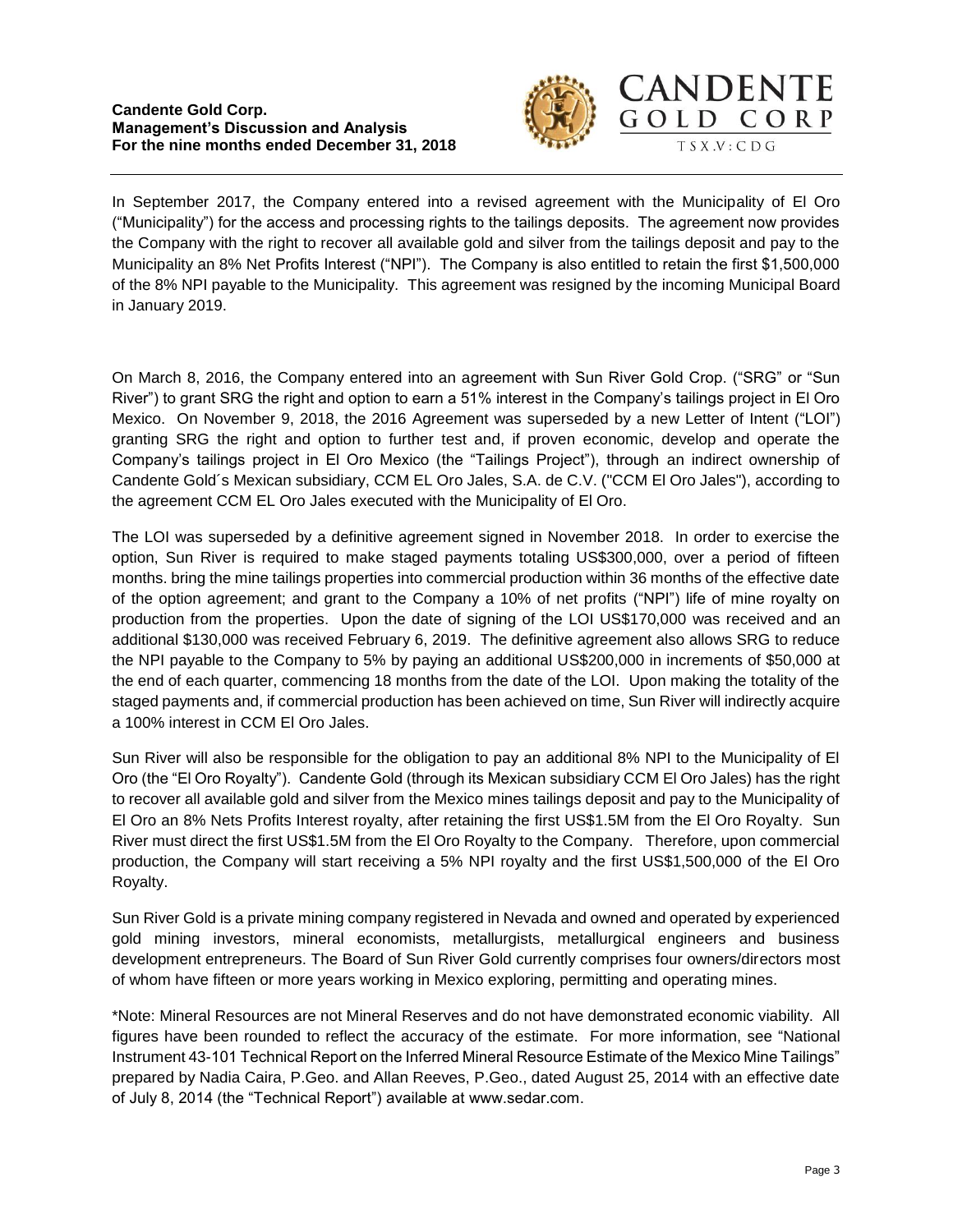## **Candente Gold Corp. Management's Discussion and Analysis For the nine months ended December 31, 2018**



For the year ended March 31, 2017, bi-annual land holding payments were made by Goldcorp. When the Company acquired the remaining 30% of the El Oro property in January 2017, these payments became the responsibility of the Company, and, as at December 31, 2018, \$414,878 (March 31, 2018 - \$284,979) has been accrued as a liability to the Mexican government for land holding costs. **Peru**

As at December 31, 2018, the Company has maintained in good standing portions of the Tres Marias and Las Brujas properties. These properties are early-stage gold and gold-silver exploration projects in Peru.

# **QUARTERLY HIGHLIGHTS**

# *Financial Condition*

The Company ended the period with cash of \$3,760, a decrease of \$32,488 from March 31, 2018.

## *Financial Performance*

Net loss for the quarter ended December 31, 2018, was \$93,368 compared to \$206,613 for the quarter ended December 31, 2017, representing a decrease of \$113,245. Net loss for the nine months ended December 31, 2018 was \$290,487 compared to \$280,190 for the nine months ended December 31, 2017, representing an increase of \$10,297.

General and administrative expenses for the three months ended December 31, 2018 were \$56,721 compared to \$37,371 for the same quarter in the prior year, representing an increase of \$19,350. General and administrative expenses for the nine months ended December 31, 2018 were \$149,364 compared to \$106,030 for the same period in the prior year, representing an increase of \$43,334.

Material variances in general and administrative expenses are as follows:

Legal fees are higher by \$18,708 for the quarter ended December 31, 2018 and by \$12,361 for the nine months ended December 31, 2018 largely due to an adjustment of \$15,800 made to legal fees in the quarter ended December 31, 2017 to correct for an over accrual.

Management fees, office salaries and benefits are up by \$4,642 for the quarter ended December 31, 2018 and by \$11,214 for the nine months ended December 31, 2018 due to fees paid to the former CFO and to the current CFO in the current periods.

Share-based payments were \$8,123 and \$27,227 for the three and nine months ended December 31, 2018, respectively. The expenses are related to the issue of 1,850,000 options in the period ended December 31, 2018. No options were issued in the prior year period.

Exploration expenses for the three months ended December 31, 2018 were \$33,620 compared to \$168,030 in the prior year quarter, a decrease of \$134,410, and \$133,352 for the nine months ended December 31, 2018 compared to \$175,978 for the nine months ended December 31, 2017, a decrease of \$42,626. The decreases are related to a catch up accrual of \$214,239 in mining fees recorded in the quarter ended December 31, 2017, which was partially offset by an option payment of \$50,000 received in the same quarter.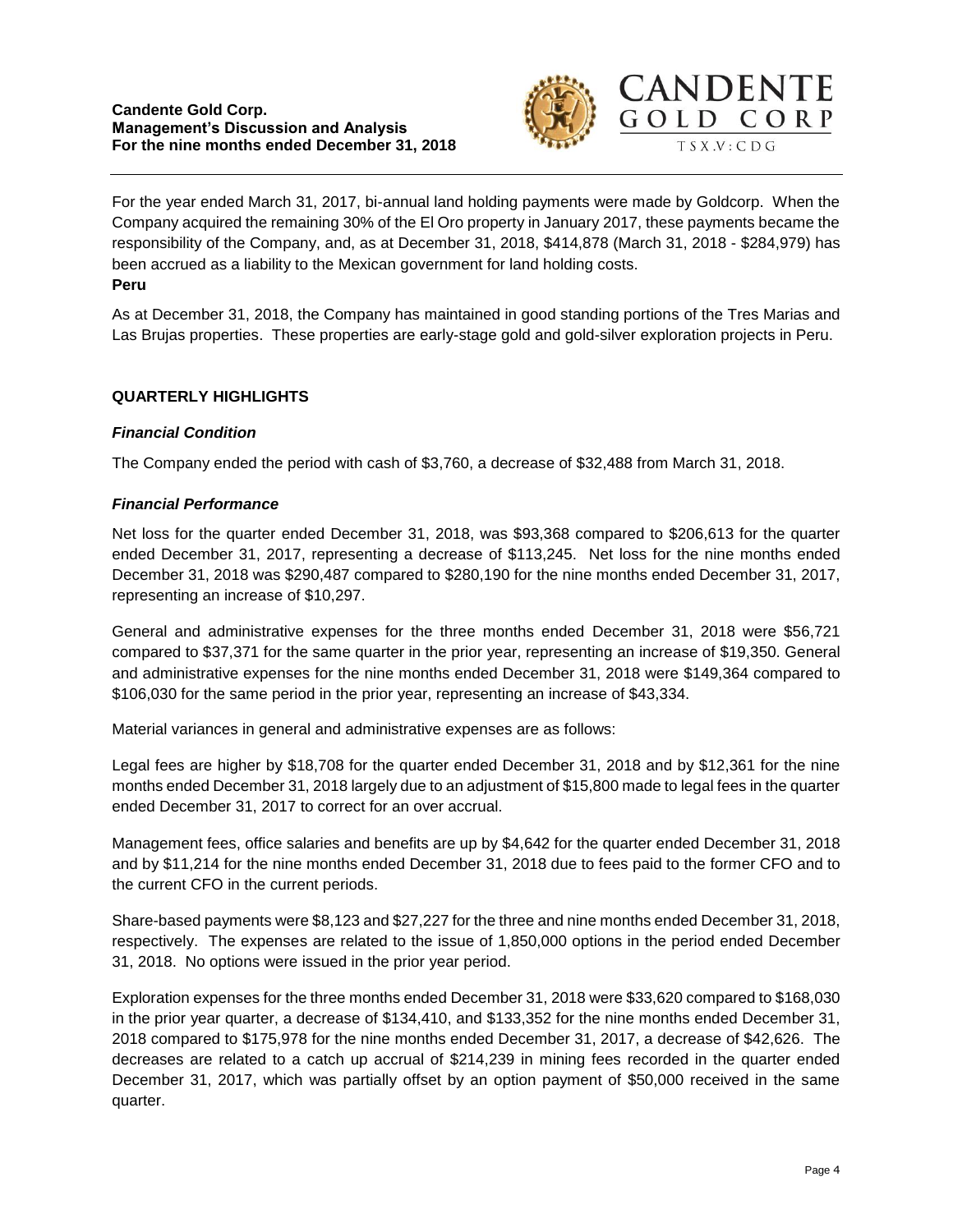

# *Cash Flows*

Net cash used in operating activities for the nine months ended December 31, 2018 was \$124,964 compared to \$99,730 for the nine months ended December 31, 2017. Net cash provided by investing activities for the period ended December 31, 2018, was \$92,476 compared to a cash outflow of \$9,802 for the prior year period due to the receipt of \$90,000 in option payments from Sun River in the current period.

## *Liquidity and Capital Resources*

Working capital is negative \$1,421,003 which includes \$736,492 in amounts due to related parties, primarily consisting of a liability to Candente Copper Corp., a company with shared administrative expenses, common directors and management.

The Company anticipates that during the next twelve months, a substantial portion of available capital resources will be used to pay trade payables and accrued liabilities and commitments related to ongoing exploration activities in Mexico and Peru.

The Company does not generate cash flows from operations and accordingly, the Company will need to raise additional funds by entering into a joint venture agreement or through the issuance of securities or resource-secured debt. Although, the Company has been successful in raising funds in the past there can be no assurance that the Company will be able to raise sufficient funds in the future, in which case the Company may be unable to meet obligations in the normal course of business. These factors may cast significant doubt regarding the Company's ability to continue as a going concern. Should the Company be unable to discharge liabilities in the normal course of business, the net realizable value of the Company's assets may be materially less than amounts on the statement of financial position.

# **COMMITMENTS AND CONTINGENCIES**

Company has no material or significant commitments or contingencies.

# **RELATED PARTY TRANSACTIONS**

Related parties consist of companies owned by executive officers and directors. The following is a list of the related parties that the Company enters into trading transactions with:

- Ridley Rocks Inc. Management and exploration fees
- SW Project Management Project management and exploration fees
- Michael Thicke Geological Consulting Inc. Exploration fees
- Candente Copper Corp. shared administrative expenses with a Company related by directors and management in common

The Company incurred the following fees and expenses in the normal course of operations for key management personnel for the nine months ended December 31, 2018 and 2017. Expenses have been measured at the exchange amount that is determined on a cost recovery basis.